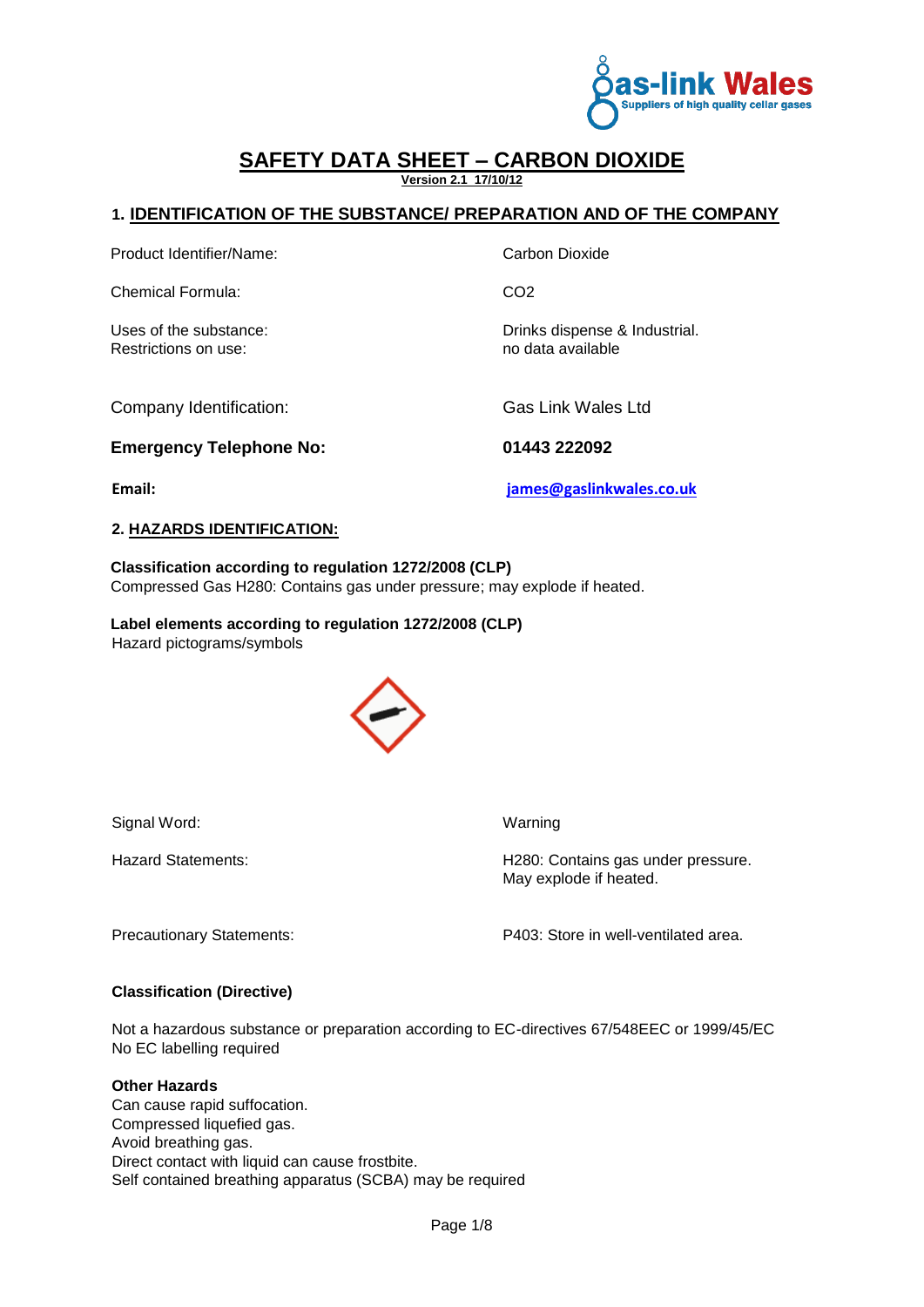

**Version 2.1 17/10/12**

#### **3. COMPOSITION/ INFORMATION ON INGREDIENTS**

CAS Number: 124-38-9 EEC Number: 204-69-6 (from EINECS) Concentration: 100% **4. FIRST AID MEASURES Description of first aid measures:** General advice:  $\blacksquare$  Remove victim to uncontaminated area wearing self-contained breathing apparatus. Keep victim warm and rested. Call a doctor. Apply artificial respiration if breathing has stopped Eye & Skin Contact: Adverse effects not expected Ingestion: Ingestion is not considered a potential route of exposure. Inhalation: Inhalation: Move victim to fresh air. If breathing has stopped, apply artificial respiration. In case of shortness of breath, give oxygen. Keep victim warm and rested. Call Doctor. Symptoms of asphyxiation: Shivering, sweating, blurred vision, headache, shortness of breath, rapid breathing, loss of coordination and mobility and nausea. **5. FIRE FIGHTING MEASURES**  Suitable Extinguishing Media: All known extinguishing media can be used. Specific Hazards: Exposure to fire may cause containers to rupture/ explode. Non-flammable.

Advice for firefighters:  $\blacksquare$  If safe to do so, stop flow of product. Move container away or cool with water from a protected position. In confined spaces use self-contained breathing apparatus.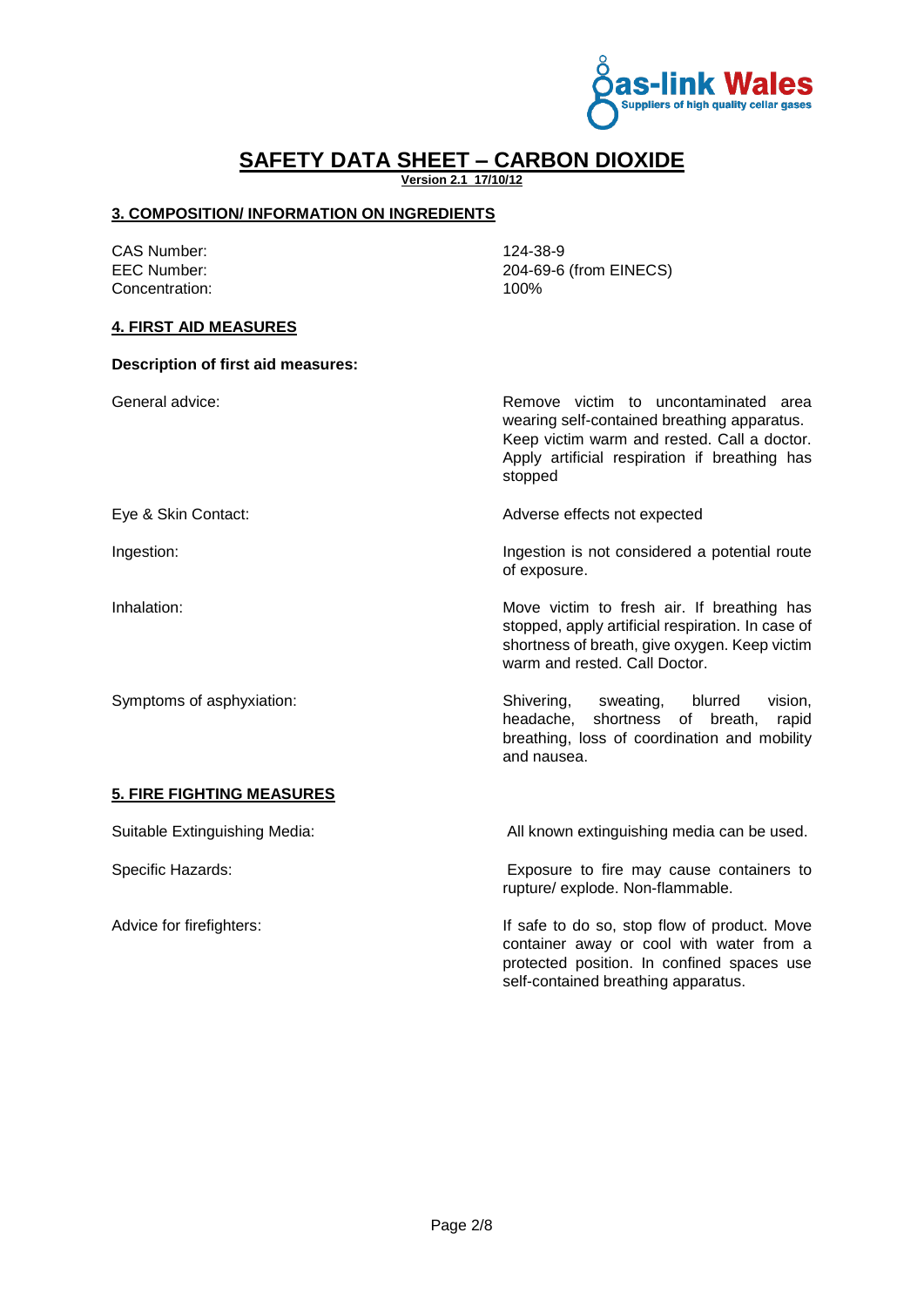

**Version 2.1 17/10/12**

#### **6. ACCIDENTAL RELEASE MEASURES**

| <b>Personal Precautions:</b>      | Monitor CO2 level. Wear self-contained breathing apparatus when<br>entering area unless atmosphere is proved to be safe. Monitor oxygen<br>levels. Evacuate area. Ensure adequate air ventilation.                                                                                                                 |
|-----------------------------------|--------------------------------------------------------------------------------------------------------------------------------------------------------------------------------------------------------------------------------------------------------------------------------------------------------------------|
| <b>Environmental Precautions:</b> | Should not be released into the environment. Prevent further leakage<br>if safe to do so. Prevent from entering sewers, basements and work<br>pits or any place where its accumulation could be dangerous.                                                                                                         |
| Clean Up Methods:                 | Ventilate area.                                                                                                                                                                                                                                                                                                    |
| Additional advice:                | Increase ventilation to the release area and monitor concentrations. If<br>leak is from cylinder or cylinder valve, call the Gas-Link Wales<br>emergency number. If leak is in the users system, close the cylinder<br>valve, safely vent the pressure, and safely vent the pressure before<br>attempting repairs. |

#### **7. HANDLING AND STORAGE**

Protect cylinders from physical damage; do not drag, roll, slide or drop. Do not allow storage area temperature to exceed 50°C (122°F). Only experienced and properly trained persons should handle compressed gases/cryogenic liquids. Before using the product determine its identity by reading the label. Know and understand the properties and hazards of the product before use. When in doubt as to the correct handling procedure for a particular gas, contact the supplier.

Do not remove or deface content identifying labels. When moving cylinders, even for short distances, use cylinder trolley or hand truck designed to transport cylinders. Leave valve protection guards in place. Secure cylinders against either a wall or bench or place in a cylinders stand. Before connecting cylinder, check the complete gas system for suitability, in particular check pressure rating and material compatibility. Open valve slowly. If user experiences any difficulty operating cylinder valve discontinue use and contact supplier. Close cylinder valve after each use and when empty, even if still connected to equipment. Never attempt to repair or modify container valves or safety relief devices. Damaged valves should be immediately reported to the supplier.

Do not subject cylinders to abnormal mechanical shocks which may cause damage to their valve or safety devices. Never attempt to lift a cylinder by its valve protection cap or guard. Do not use cylinders as rollers or supports or for any purpose other than to contain the gas as supplied. Never strike an arc on a compressed gas cylinder or make a cylinder part of an electrical circuit. Do not smoke while handling product or cylinders. Never recompress a gas or a gas mixture. Never attempt to transfer gases from one cylinder to another. Always use backflow protection devices in piping. Never use direct flame or electrical heating devices to raise the pressure of a cylinder. Prolonged periods of cold temperature below –30°C (20F°) should be avoided. Suck back of water into container must be prevented. Purge air from system before introducing gas. Do not allow back feed into the container. Use only properly specified equipment which is suitable for this product, its supply pressure and temperature.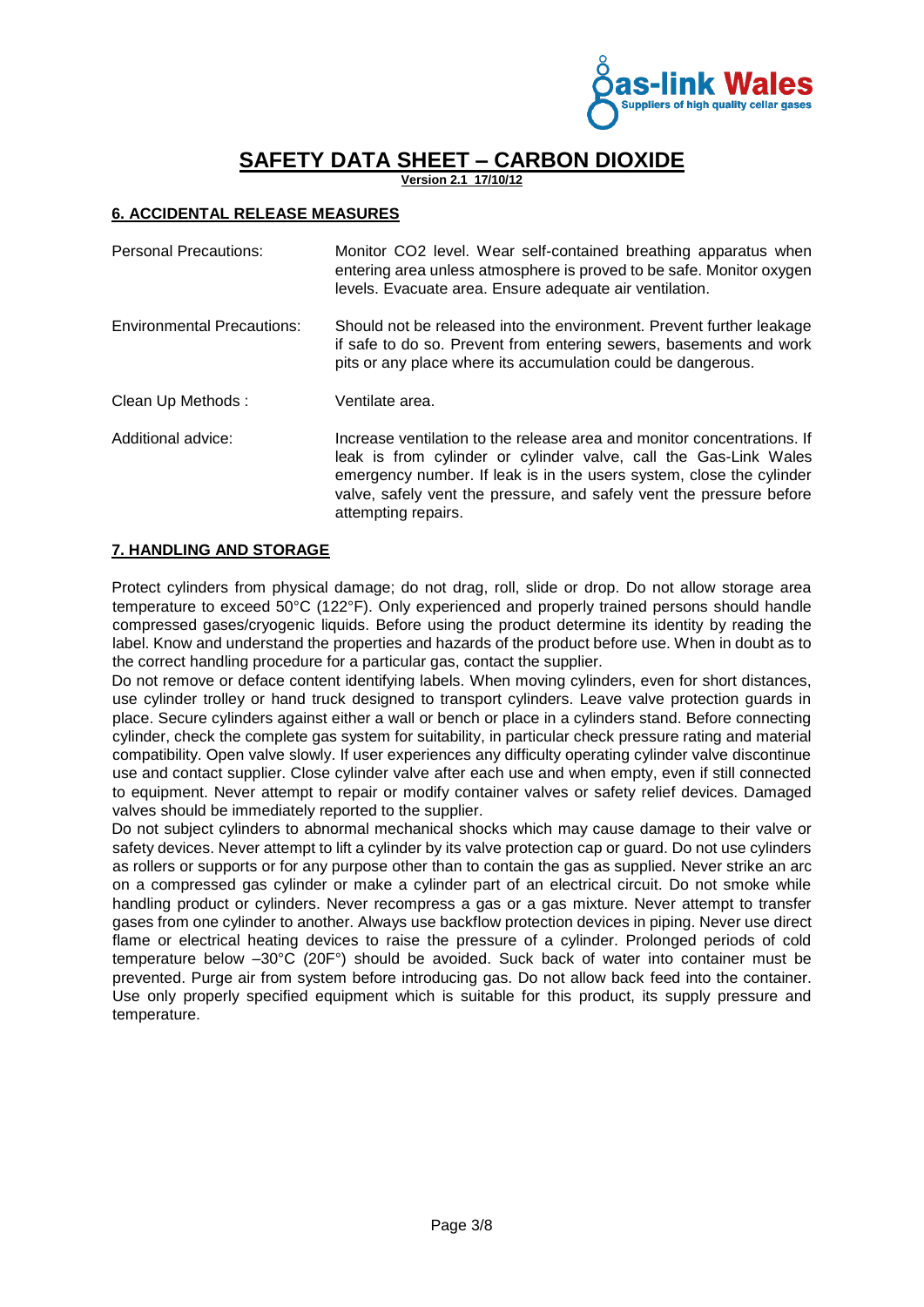

**Version 2.1 17/10/12**

#### **8. EXPOSURE CONTROLS/ PERSONAL PROTECTION**

#### **Control parameters:**

Exposure limit(s)

| Carbon dioxide                | Time weighted average (TWA): EH40<br>5,000ppm<br>WEL<br>$9,150 \,\mathrm{mg/m}$                                                                                                                                                                                       |
|-------------------------------|-----------------------------------------------------------------------------------------------------------------------------------------------------------------------------------------------------------------------------------------------------------------------|
| Carbon dioxide                | Short Term Exposure limit STEL): EH40 WEL<br>15,000ppm<br>27,400 mg/m3                                                                                                                                                                                                |
| Carbon dioxide                | Time weighted average (TWA): EU ELV<br>5,000ppm<br>9,000 mg/m3                                                                                                                                                                                                        |
| <b>Exposure Controls:</b>     | Provide Natural or mechanical ventilation to prevent accumulation above<br>exposure limits. Systems should be regularly checked for leakage. Oxygen<br>detectors should be used                                                                                       |
| Personal protective equipment |                                                                                                                                                                                                                                                                       |
|                               | Respiratory protection: Self-contained breathing apparatus (SCBA) or positive pressure airline with<br>mask are to be used in oxygen deficient atmosphere.<br>Air purifying respirators will not provide protection. Users of breathing<br>apparatus must be trained. |
| Hand protection:              | Sturdy work gloves are recommended for handling cylinders. The<br>breakthrough time of the selected gloves must be greater than the intended<br>use period.                                                                                                           |
| Eye protection:               | Safety glasses recommended when handling cylinders.                                                                                                                                                                                                                   |
|                               | Skin & body protection: Safety footwear is recommended when handling cylinders.                                                                                                                                                                                       |
| Special instructions for      | protection and hygiene: Ensure adequate ventilation, especially in confined areas.                                                                                                                                                                                    |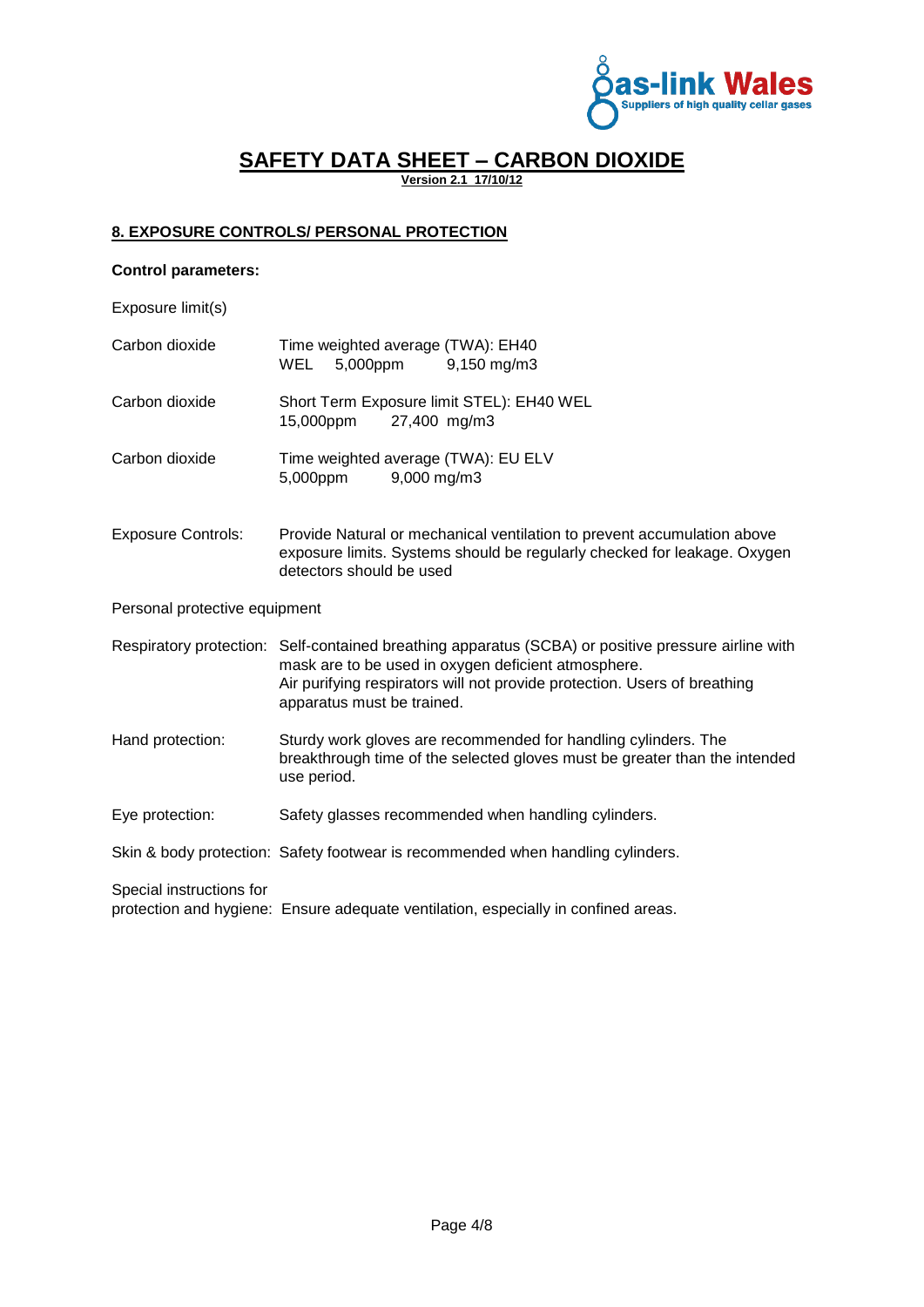

**Version 2.1 17/10/12**

#### **9. PHYSICAL AND CHEMICAL PROPERTIES**

| Appearance/ Colour:                                                                                                                                             | Liquefied gas, Colourless gas.                                                                                 |
|-----------------------------------------------------------------------------------------------------------------------------------------------------------------|----------------------------------------------------------------------------------------------------------------|
| Odour:                                                                                                                                                          | No odour warning properties                                                                                    |
| Odour threshold:                                                                                                                                                | No data available                                                                                              |
| pH:                                                                                                                                                             | Not applicable                                                                                                 |
| Melting point range:                                                                                                                                            | $-56.6$ °C                                                                                                     |
| Boiling point range:                                                                                                                                            | $-88.1 °C$                                                                                                     |
| Flash point                                                                                                                                                     | Not applicable.                                                                                                |
| <b>Evaporation Rate</b>                                                                                                                                         | Not applicable.                                                                                                |
| Flammability (solid/gas)                                                                                                                                        | No data available                                                                                              |
| Upper/Lower<br>Explosion/flammability limit:<br>Vapour pressure:<br>Water solubility:<br>Relative vapour density:<br>Relative density:<br>Partition coefficient | No data available<br>57.3 bar @ 20 °C<br>2.000g/l<br>1.519 (air = 1)<br>$0.82$ (water = 1)                     |
| (n-octanol/water)                                                                                                                                               | Not applicable                                                                                                 |
| Auto ignition temperature:                                                                                                                                      | No data available                                                                                              |
| Decomposition temperature:                                                                                                                                      | No data available                                                                                              |
| Viscosity:                                                                                                                                                      | Not applicable.                                                                                                |
| Explosive properties:                                                                                                                                           | No data available                                                                                              |
| Oxidizing properties:                                                                                                                                           | No data available                                                                                              |
| Molecular weight:                                                                                                                                               | 44.01g/mol                                                                                                     |
| Density:                                                                                                                                                        | 0.0018 g/cm <sup>3</sup> (0.112lb/ft <sup>3</sup> ) at 21 <sup>o</sup> C (70 <sup>o</sup> F) Note: (as vapour) |
| Specific volume:                                                                                                                                                | 0.5456 m <sup>3</sup> /kg at 21 °C                                                                             |

#### **10. STABILITY AND REACTIVITY**

| Reactivity:                | refer to possibility of hazardous reactions and/or incompatible<br>materials sections. |
|----------------------------|----------------------------------------------------------------------------------------|
| <b>Chemical Stability:</b> | Stable under normal conditions.                                                        |
| Possibility of             |                                                                                        |
| hazardous reactions:       | No data available.                                                                     |
| Conditions to avoid:       | No data available.                                                                     |
| Hazardous decomposition    |                                                                                        |
| products:                  | No data available.                                                                     |
|                            |                                                                                        |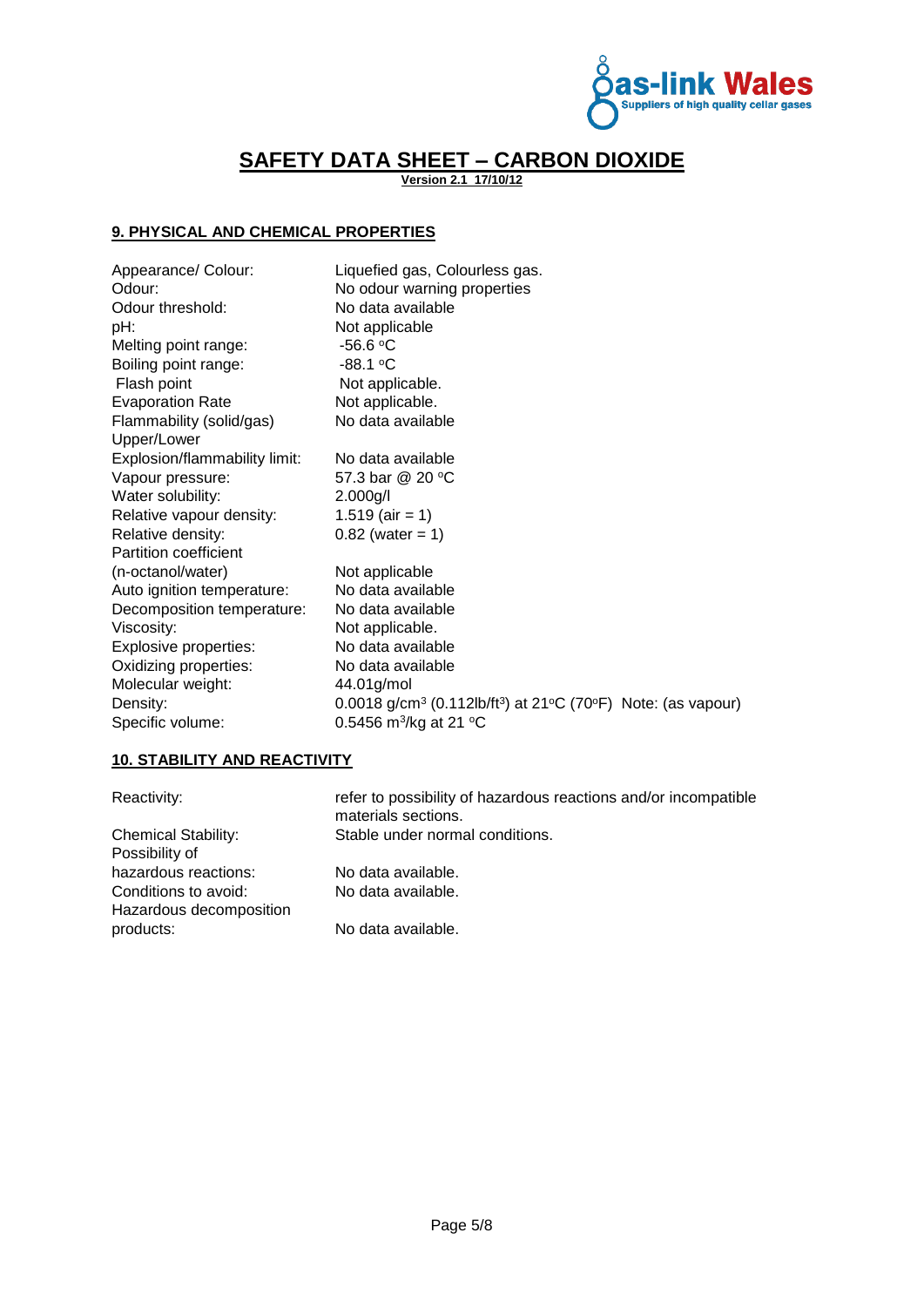

**Version 2.1 17/10/12**

#### **11. TOXICOLOGICAL INFORMATION**

#### **Information on toxicological effects.**

| Effects on eyes:                                                           | Contact with liquid may cause cold burns/frostbite                                                                                                                                                                                                                                                                                                                                                                                                                                                                                                                                                                                                                                                    |
|----------------------------------------------------------------------------|-------------------------------------------------------------------------------------------------------------------------------------------------------------------------------------------------------------------------------------------------------------------------------------------------------------------------------------------------------------------------------------------------------------------------------------------------------------------------------------------------------------------------------------------------------------------------------------------------------------------------------------------------------------------------------------------------------|
| Effects on skin:                                                           | Contact with liquid may cause cold burns/frostbite.                                                                                                                                                                                                                                                                                                                                                                                                                                                                                                                                                                                                                                                   |
| Inhalation effects:                                                        | Concentrations of 10% CO2 or more can produce unconsciousness<br>or death. Unlike simple asphyxiants, carbon dioxide has the ability to<br>cause death even when normal oxygen levels (20-21%) are<br>maintained. Carbon dioxide is physiologically active, affecting<br>circulation and breathing. At concentrations between 2 and 10%,<br>carbon dioxide can cause nausea, dizziness headache, mental<br>confusion, increased blood pressure and respiratory rate. In high<br>concentrations may cause asphyxiation. Victim may not be aware of<br>asphyxiation. Asphyxiation may bring about unconsciousness without<br>warning and so rapidly that victim may be unable to protect<br>themselves. |
| Ingestion effects:                                                         | Ingestion is not considered a potential route of exposure.                                                                                                                                                                                                                                                                                                                                                                                                                                                                                                                                                                                                                                            |
| Symptoms:                                                                  | Exposure to oxygen deficient atmosphere may cause the following<br>symptoms; dizziness, Salivation, Nausea, Vomiting, Loss of<br>mobility/consciousness.                                                                                                                                                                                                                                                                                                                                                                                                                                                                                                                                              |
| Acute oral toxicity:                                                       | No data available on the product itself.                                                                                                                                                                                                                                                                                                                                                                                                                                                                                                                                                                                                                                                              |
| Inhalation:                                                                | Unlike simple asphyxiants, carbon dioxide has the ability to cause<br>death even when normal oxygen levels (20-21%) are maintained. 5%<br>Co2 has been found to act synergistically to increase the toxicity of<br>certain other gases (CO2 NO2). CO2 has been shown to enhance<br>the production of carboxy- or met-haemoglobin by these gases<br>possibly due to carbon dioxide's stimulatory effects on the respiratory<br>and circulatory systems.                                                                                                                                                                                                                                                |
| Acute dermal Toxicity:<br>Skin corrosion/irritation:<br>Serious eye damage | No data available on the product itself.<br>No data available                                                                                                                                                                                                                                                                                                                                                                                                                                                                                                                                                                                                                                         |
| /eye irritation:<br>Sensitisation:                                         | No data available<br>No data available.                                                                                                                                                                                                                                                                                                                                                                                                                                                                                                                                                                                                                                                               |

#### **Chronic toxicity or effects from long-term exposure**.

| Carcinogenicity:               | No data available                        |
|--------------------------------|------------------------------------------|
| Reproductive toxicity:         | No data available on the product itself. |
| Gem cell mutagenicity:         | No data available on the product itself. |
| Specific target organ systemic |                                          |
| toxicity(single exposure):     | No data available.                       |
| Specific target organ systemic |                                          |
| toxicity(repeated exposure):   | No data available on the product itself. |
| Aspiration hazard:             | No data available.                       |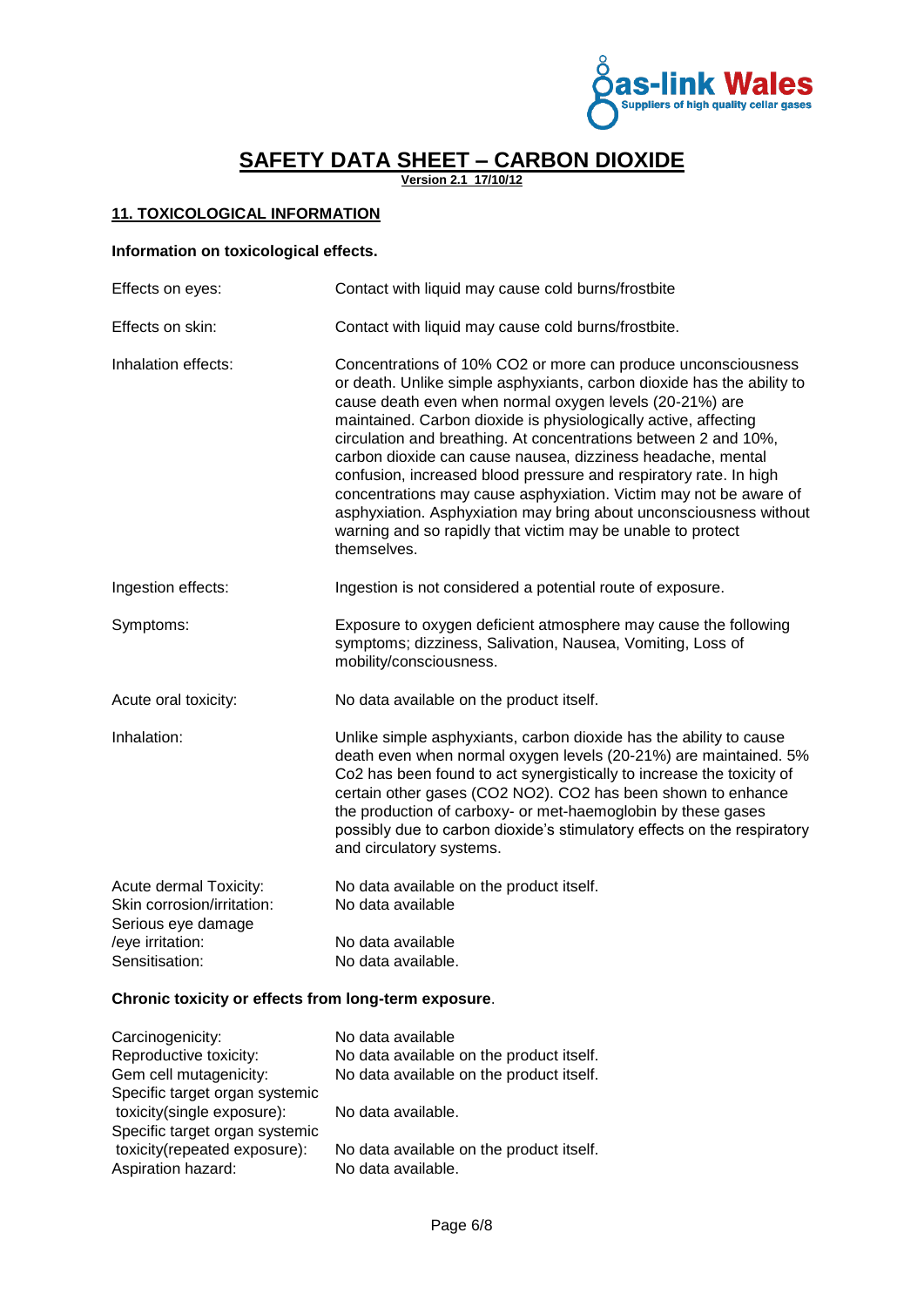

**Version 2.1 17/10/12**

#### **12. ECOLOGICAL INFORMATION**

# **Toxicity**

No data available on the product itself.

| Toxicity to fish - Components: |  |                                                                        |  |
|--------------------------------|--|------------------------------------------------------------------------|--|
|                                |  | Species: Rainbow trout. (Oncorhynchus mykiss)                          |  |
|                                |  | Species: Rainbow trout (Oncorhynchus mykiss)                           |  |
| Toxicity to other organisms:   |  | No data available on the product itself.                               |  |
| Persistence and degradability: |  | No data available on the product itself.                               |  |
| Bio accumulative potential:    |  | No data available on the product itself.                               |  |
| Mobility in soil:              |  | No data available on the product itself.                               |  |
|                                |  |                                                                        |  |
|                                |  | If applicable refer to extended version of SDS for further information |  |
|                                |  | When discharged in large quantities may contribute to greenhouse       |  |
|                                |  | LC50 (1h): 240 mg/l<br>LC50 (96h): 35mg/l<br>on CSA.<br>effect         |  |

#### **13. DISPOSAL CONSIDERATIONS**

| Waste treatment methods: | Contact Gas Link Wales if guidance is required.         |
|--------------------------|---------------------------------------------------------|
|                          | Return unused product in original cylinder to supplier. |
| Contaminated packaging:  | Return cylinder to supplier.                            |

#### **14. TRANSPORT INFORMATION**

#### **ADR**

| UN ID No. $:$              | UN1013         |
|----------------------------|----------------|
| Proper Shipping Name.      | Carbon Dioxide |
| Class/Division:            | 22             |
| Tunnel code:               | (C/E)          |
| Hazard Identification No.: | 2.0            |
| $Label(s)$ :               | 22             |
|                            |                |

#### **IATA**

| UN ID No. :           | UN1013         |
|-----------------------|----------------|
| Proper Shipping Name. | Carbon Dioxide |
| Class/Division:       | 22             |
| $Label(s)$ :          | 22             |

| IMDG.                 |                |
|-----------------------|----------------|
| UN ID No. :           | UN1013         |
| Proper Shipping Name. | Carbon Dioxide |
| Class/Division:       | 22             |
| $Label(s)$ :          | 22             |

#### **RID**

| UN ID No. :           | UN1013         |
|-----------------------|----------------|
| Proper Shipping Name. | Carbon Dioxide |
| Class/Division:       | 22             |
| $Label(s)$ :          | 22             |